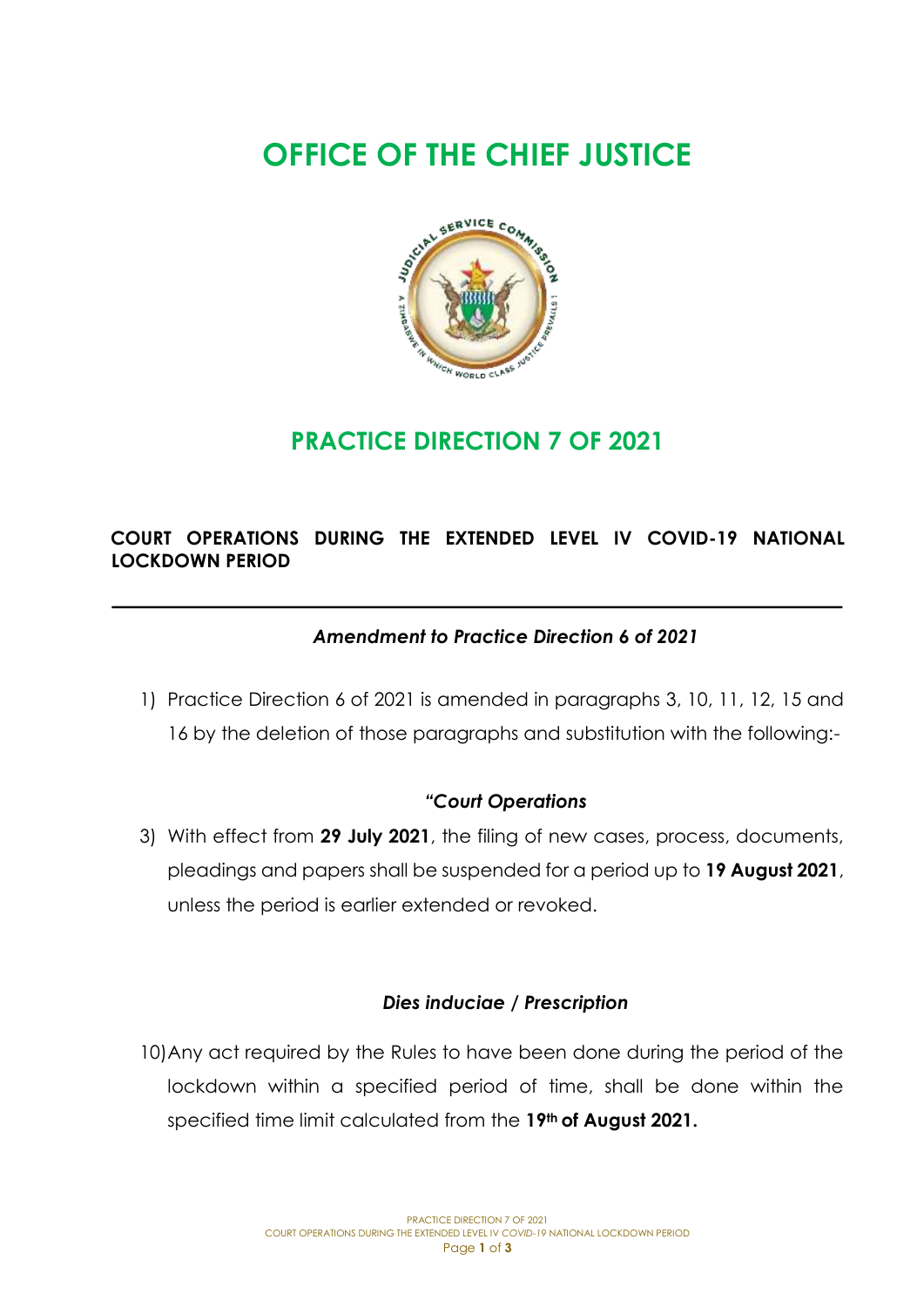11)Any act which would have been due within the remaining period of a *dies induciae,* shall be due to be done within the same remaining period of the *dies induciae,* calculated from the **19th of August 2021.**

#### *Civil Matters*

12)All pending civil cases originally postponed or set down on the dates shown in **Column 'A'** of **paragraph 15,** shall be rolled over to the dates indicated in **Column 'B'** of **paragraph 15**.

#### *Criminal matters*

15)All pending criminal cases **originally** remanded to the dates shown in Column **'A'** are rolled over to the dates indicated in Column **'B'**:-

| Column 'A'            | Column 'B'       |
|-----------------------|------------------|
| <b>29 July 2021</b>   | 20 August 2021   |
| 30 July 2021          | 23 August 2021   |
| 2 August 2021         | 24 August 2021   |
| 3 August 2021         | 25 August 2021   |
| 4 August 2021         | 26 August 2021   |
| 5 August 2021         | 27 August 2021   |
| <b>6 August 2021</b>  | 30 August 2021   |
| 11 August 2021        | 31 August 2021   |
| <b>12 August 2021</b> | 1 September 2021 |
| 13 August 2021        | 2 September 2021 |
| <b>16 August 2021</b> | 3 September 2021 |
| 17 August 2021        | 6 September 2021 |
| <b>18 August 2021</b> | 7 September 2021 |
| 19 August 2021        | 8 September 2021 |